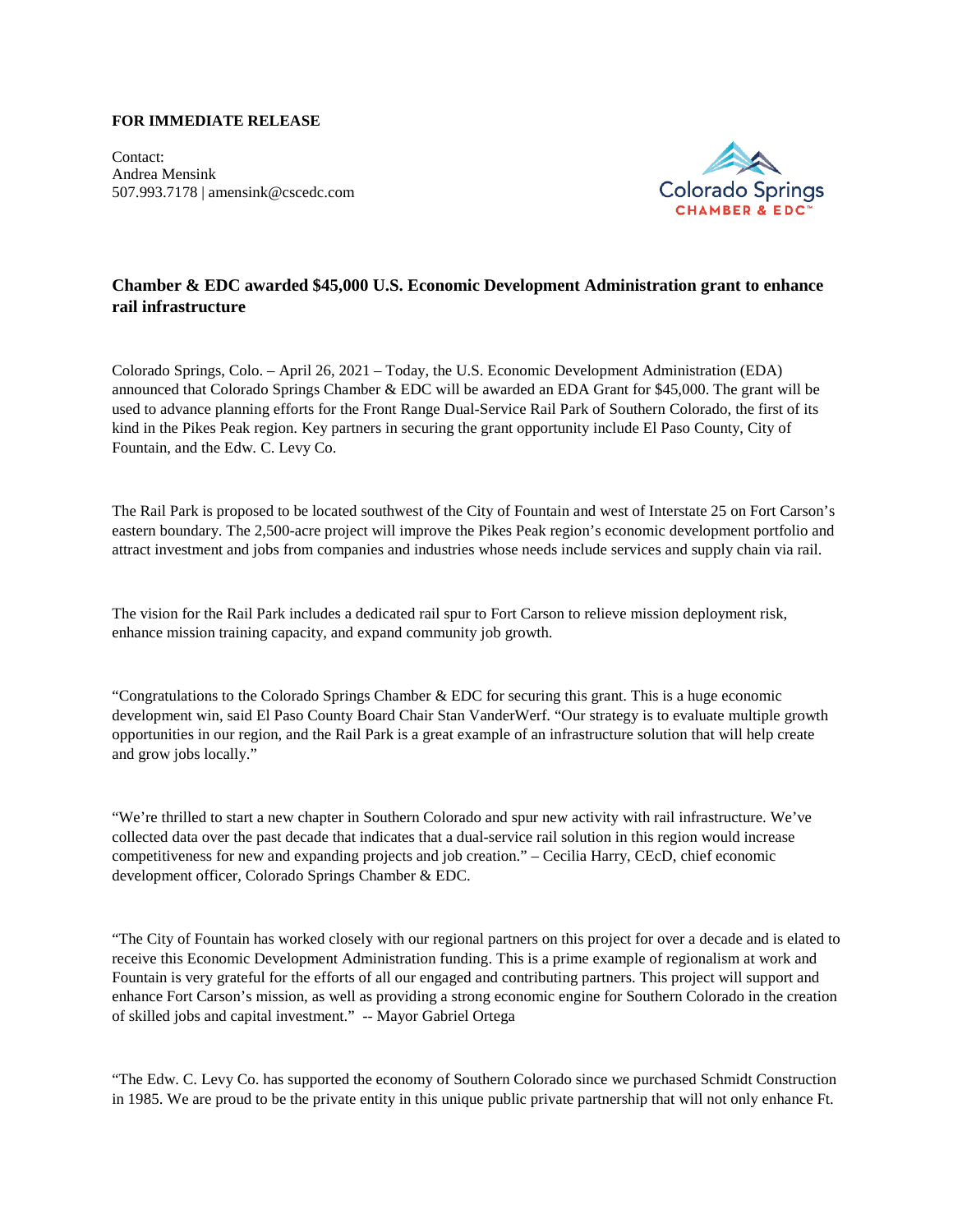Carson's rapid deployment capability but also facilitate the development of a  $21<sup>st</sup>$  century industrial rail park. This is a fabulous opportunity to enrich Colorado's economy for generations to come." - L. Steven Weiner, Vice President, Edw. C. Levy Co.

EDA grants help to fulfill regional economic development strategies designed to accelerate innovation and entrepreneurship, advance regional competitiveness, create higher-skill, living-wage jobs, generate private investment, and fortify and grow industry clusters.

## **About the Colorado Springs Chamber & EDC**

Serving as the area's largest chamber of commerce and economic development organization, the Colorado Springs Chamber & EDC works to build and maintain a superior business climate in which companies of all kinds can thrive, and supports current and future local business to fuel a diverse economy and high quality of life. Learn more at [www.ColoradoSpringsChamberEDC.com](http://www.coloradospringschamberedc.com/)

### **About El Paso County**

El Paso County Government is a premier regional leader dedicated to serving and bettering the lives of all 750,000 people who live in the state's  $2<sup>nd</sup>$  most populous county. Guided by our respect for citizens, the "Code of the West", and a deep desire to innovate, El Paso County protects our region's most vulnerable, develops the local economy, and provides crucial services to residents. Learn more a[t www.ElPasoCO.com](http://www.elpasoco.com/)

#### **About City of Fountain**

The City of Fountain is the second largest city within El Paso County, Colorado, nestled along the I-25 and immediately adjacent to Fort Carson Army Post. The city represents the Southern gateway to the Pikes Peak Region and serves as the commercial spine to the greater Fountain Valley, which boasts a population of over 103,500 residents. The military is a major contributor to the economic vitality of the community, with Fort Carson serving as the largest employer in the region. Fountain's business focus on national defense, manufacturing, transportation  $\&$ logistics, renewable energy, entrepreneurialism, and motorsports are key elements of a resilient and sustainable local economy and healthy job creation. Since early 2000, the City of Fountain continues to experience double-digit growth annually, with an average household income of \$61,242 and a young median age of 28.9. Residents enjoy expansive vistas, quality housing, a variety of outdoor recreation opportunities and award winning schools. Fountain proudly maintains at its core a welcoming All-America hometown feel, and the city's motto, "Pure Colorado," embodies a rich history in ranching and agriculture, while also embracing a strong military presence and the amenities of modern family living. To learn more, please visit [www.fountaincolorado.org](http://www.fountaincolorado.org/)

#### **About the Levy Co.**

The Levy Group of Companies started in 1918 as a hauler of slag from Henry Ford's new Rouge steel mill. Today Levy employs over 2,500 people with operations on five continents. Our products include lightweight aggregates, asphalt, cement, concrete, agricultural products, and more. We provide services that include construction materials, road building, flame cutting and treatment, steel mill services, logistics, and laboratory testing. Levy employees proactively share ideas, pool their creativity, develop the systems, and deliver the processes to transform our products and services into innovative solutions that best meet our customers' needs. At Levy, it is our values – integrity, honesty, and a strong work ethic – that help shape the culture of our company. It's the culture of continuous improvement – always searching for a way to make a product or process the best that it can possibly be –